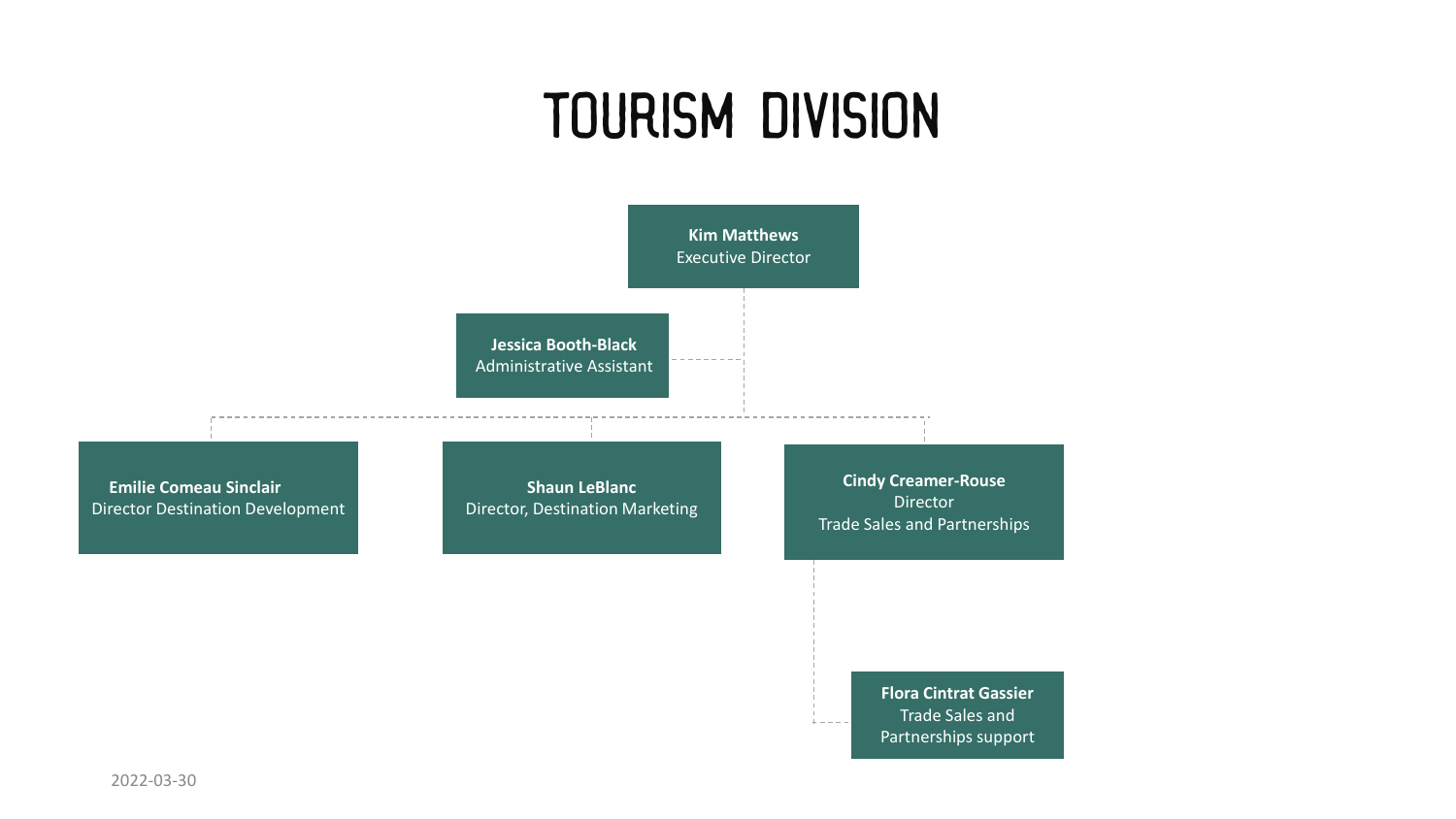## DESTINATION Development



2022-03-30 South-East and Miramichi region